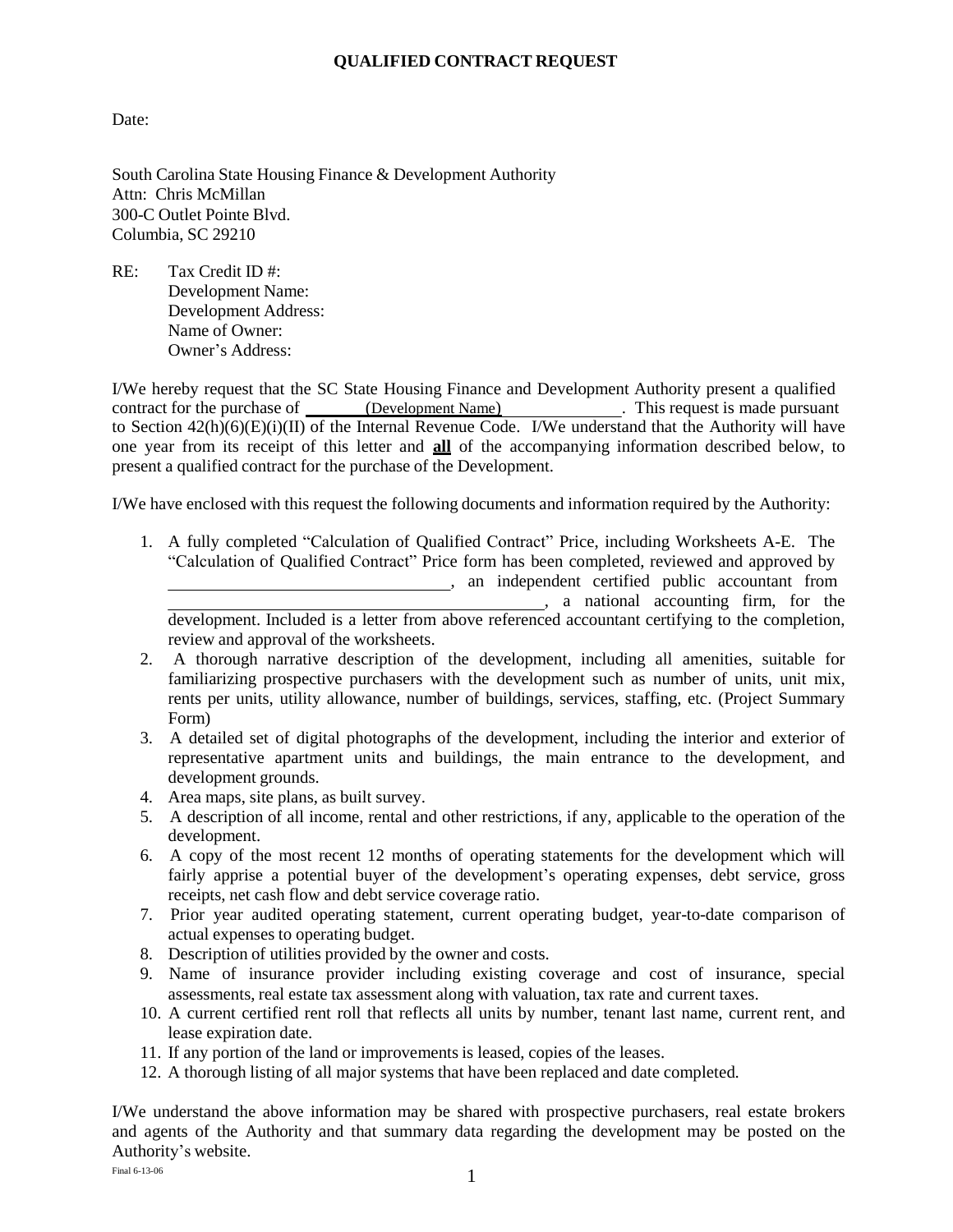I/We will cooperate with the Authority and its agents with respect to the Authority's efforts to present a qualified contract for the purchase of the development. In this regard, I/We understand that prior to the presentation of a qualified contract, I/We may need to share development "due diligence" with prospective purchasers, including but not limited to, additional rent rolls, development tax returns, income certifications and other Section 42 compliance records, records with respect to repair and maintenance of the development, operating expenses and debt service. I/We will also share with prospective purchasers the documents and other information that were used to prepare the enclosed Calculation of Qualified Contract Price, including Worksheets A-E. I/We also agree to allow the prospective purchasers, upon reasonable prior written notice, to visit and inspect the development, including representative apartments units.

I/We also understand that if the Authority finds a prospective purchaser willing to present an offer to purchase the development for an amount equal to or greater than the qualified contract price, we agree to enter into a commercially reasonable form of contract of sale for the development which will allow prospective purchaser a reasonable period of time to undertake additional, customary due diligence prior to closing the purchase. I/We further understand that if we fail to enter into a commercially reasonable form of earnest money agreement or other contract of sale for the development, I/We have irrevocably waived any right to further request that the Authority present a qualified contract for the purchase of the development and that the development will remain subject to the requirements of the Agreement As To Restrictive Covenants for the full extended use period.

Very truly yours,

(Name of Owner)

By:

(Name of representative authorized to sign on behalf of the Owner)

(Title of representative authorized to sign on behalf of the Owner)

Attachments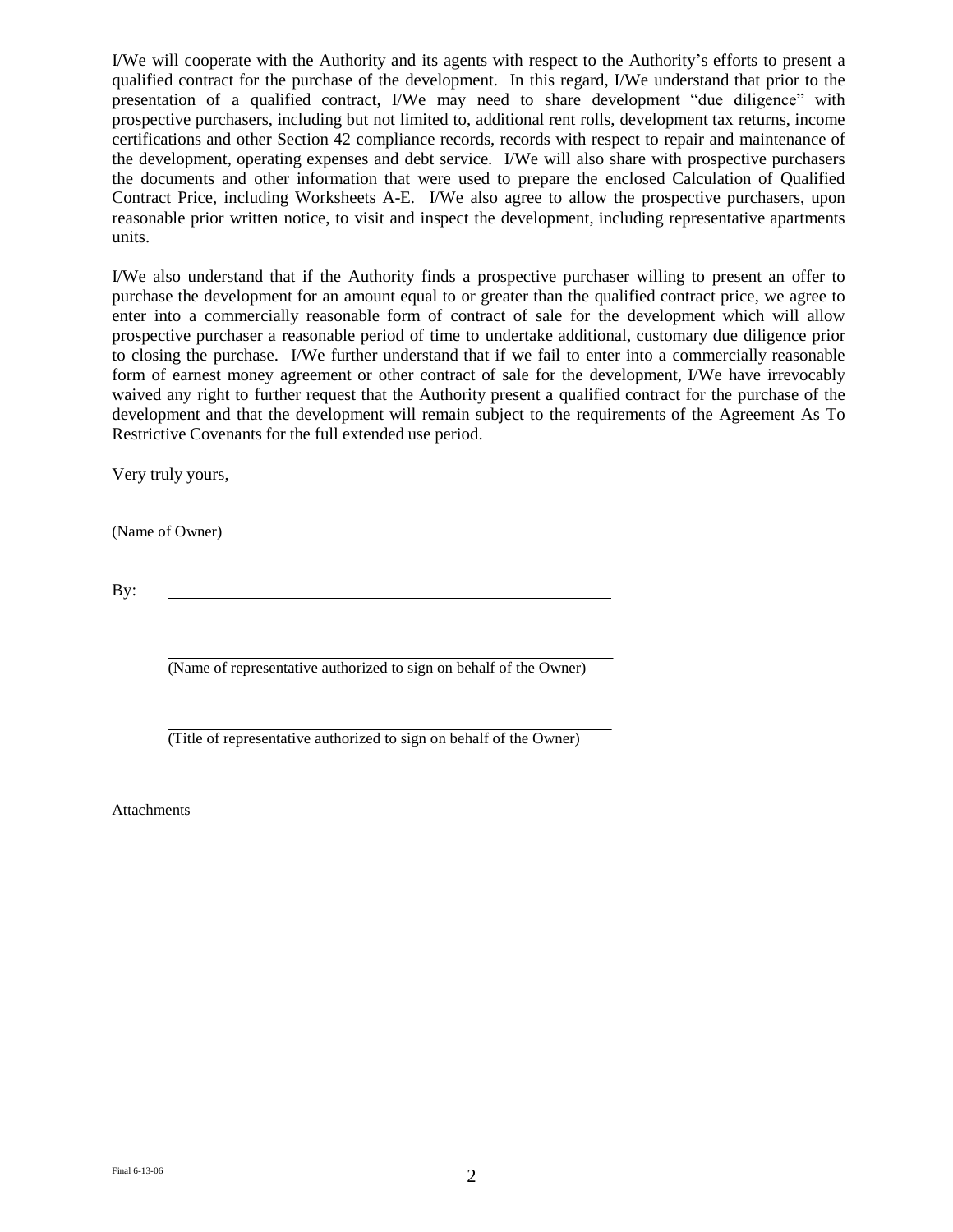## **Development Information**

|                          | Name: Name and the state of the state of the state of the state of the state of the state of the state of the state of the state of the state of the state of the state of the state of the state of the state of the state of |
|--------------------------|--------------------------------------------------------------------------------------------------------------------------------------------------------------------------------------------------------------------------------|
|                          |                                                                                                                                                                                                                                |
|                          | City: State: S.C. Zip:                                                                                                                                                                                                         |
|                          | 2. Name of Ownership Entity and Partner(s) in the Ownership Entity:                                                                                                                                                            |
|                          | Ownership Entity: New York Changes and Security:                                                                                                                                                                               |
| Address:                 |                                                                                                                                                                                                                                |
|                          | City: State: S.C. Zip:                                                                                                                                                                                                         |
| Phone $\#$ :             |                                                                                                                                                                                                                                |
|                          | Partner:                                                                                                                                                                                                                       |
| Address:                 |                                                                                                                                                                                                                                |
|                          |                                                                                                                                                                                                                                |
| Phone $\#$ :             |                                                                                                                                                                                                                                |
|                          | Partner:                                                                                                                                                                                                                       |
| Address:                 | the control of the control of the control of                                                                                                                                                                                   |
| City:                    | State: S.C. Zip:                                                                                                                                                                                                               |
| Phone #: $\qquad \qquad$ |                                                                                                                                                                                                                                |
|                          | Partner:                                                                                                                                                                                                                       |
|                          |                                                                                                                                                                                                                                |
| City:                    | State: S.C. Zip:                                                                                                                                                                                                               |
|                          |                                                                                                                                                                                                                                |

\**Additional partners may be listed as an attachment*

## **3. Development Details:**

- a) Number of buildings in the development?
- b) Below list the bin number for each building, the date each building placed in service and the first year the tax credits were claimed:

| <b>BIN</b> Number | Placed in Service Date | <sup>1st</sup> Year Credit Claimed |
|-------------------|------------------------|------------------------------------|
|                   |                        |                                    |
|                   |                        |                                    |
|                   |                        |                                    |
|                   |                        |                                    |
|                   |                        |                                    |
|                   |                        |                                    |
|                   |                        |                                    |
|                   |                        |                                    |
|                   |                        |                                    |
|                   |                        |                                    |
|                   |                        |                                    |
|                   |                        |                                    |
|                   |                        |                                    |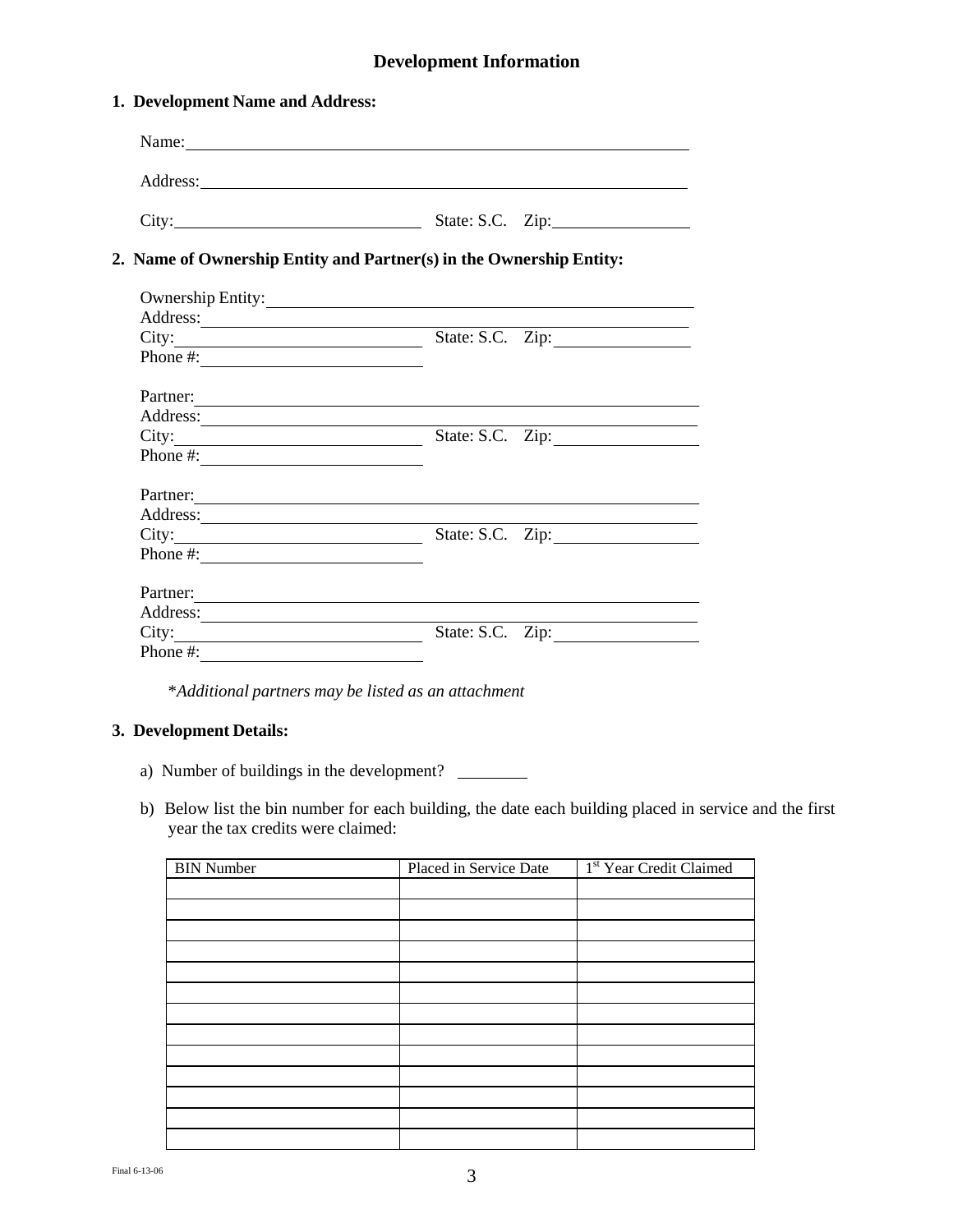*\*Attach copies of original 8609s*

c) Development type: <u>mixed income</u> family elderly older persons

d) Does the partnership agreement or other legal document grant any form of preference and/or provide a first right of refusal to a nonprofit partner for the purchase of the development? Yes No \_\_\_\_\_\_\_. If Yes, please provide a copy of the document referencing such preference. List below the current contact information for the entity holding such right:

| Name:    |                  |  |
|----------|------------------|--|
| Address: |                  |  |
| City:    | State: S.C. Zip: |  |
| Phone #: |                  |  |

Has the owner obtained a waiver of the above option or right of first refusal? Yes No

#### **4. Non-Compliance:**

Does the development have any uncorrected non-compliance issues for which an 8823 has been filed with the IRS? Yes No If Yes, please indicate below the nature and date of the violation and provide copies of the 8823 regarding such violation.

| <b>Nature of Violation</b> | <b>Date</b> |  |
|----------------------------|-------------|--|
|                            |             |  |
|                            |             |  |
|                            |             |  |
|                            |             |  |
|                            |             |  |

### **5. Affordability Restrictions:**

- a) Is the property subject to additional affordability restrictions, i.e. USDA, HUD, Local or State Funding, etc.? Yes No
- b) Does the property have project based rental assistance? Yes No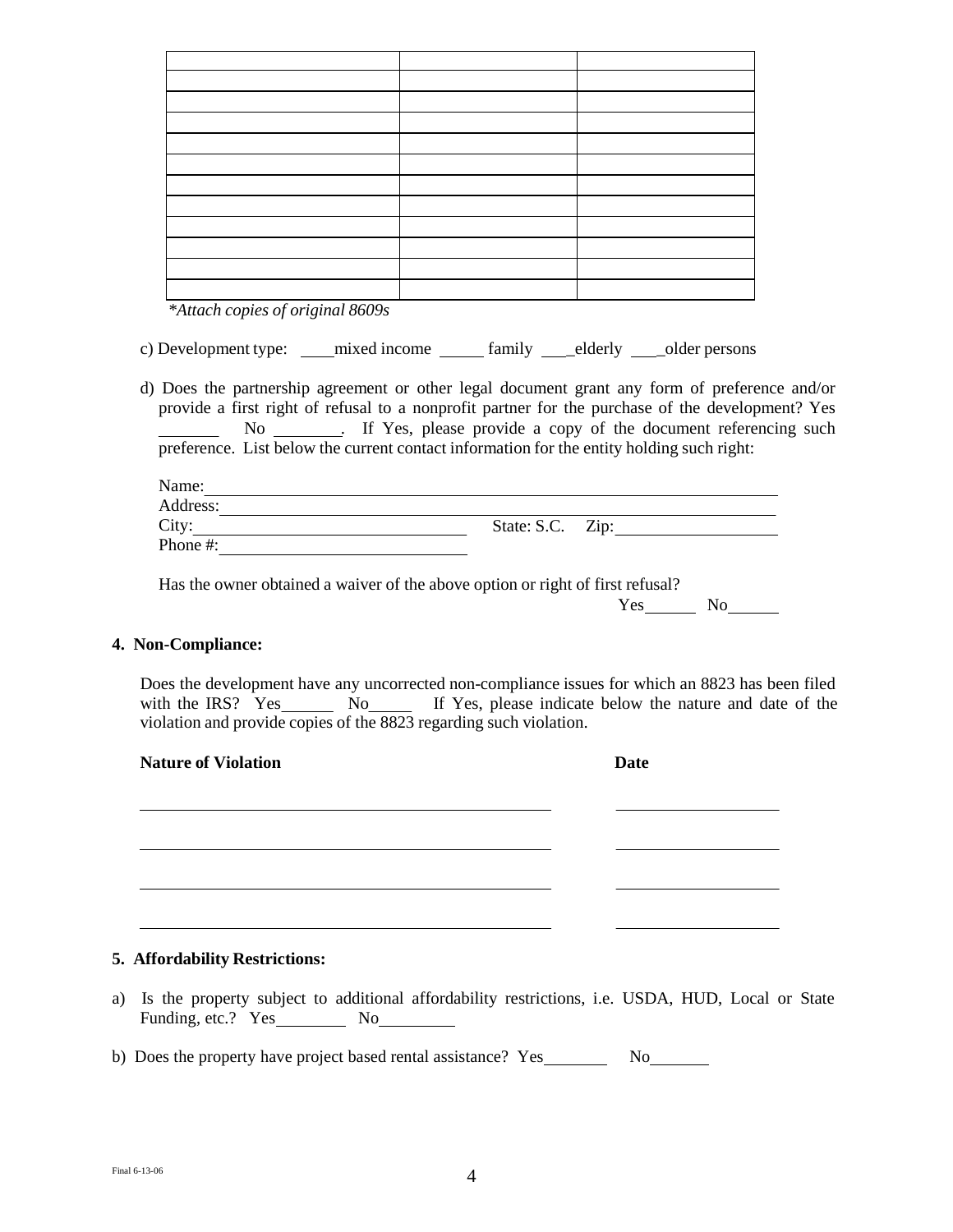### **Instructionsfor the Calculation of the Qualified Contract Price And Accompanying Worksheets A-E**

Before the Authority will commence with marketing the development Worksheets A-D must be completed and if the development contains market rate units then Worksheet E must also be completed so that the Qualified Contract Price can be determined. The Qualified Contract Price is the minimum price at which the Authority will market the development and present an offer for its purchase.

The Calculation of the Qualified Contract Price is derived from a statutory formula set forth in Section  $42(h)(6)(F)$  of the Code. The statutory formula divides the purchase price between the low-income portion of the development and the market rate portion, if any. The Qualified Contract Price for the low-income portion of the development is equal to the sum of the development's indebtedness (Worksheet A), investor equity (Worksheet B), and other capital contributions (Worksheet C) reduced by the total cash that has been distributed, or is available for distribution, from the development (Worksheet D). If the development has any market rate units, the Qualified Contract Price is increased by the fair market value of those units (Worksheet E).

To complete the Calculation of Qualified Contract Price Form, you must complete Worksheets A-D and, if the development has market rate units, Worksheet E. The results of Worksheets A-E are then transferred to the Calculation of Qualified Contract Price Form to determine a qualified contract price for the development. The calculation establishes the minimum price at which the Authority would market the development to potential buyers.

The attached Worksheets A-E and the Calculation of Qualified Contract Price Form must be prepared, reviewed and certified by an independent certified public accountant from a national accounting firm who is not employee of the owner. The 12- month time frame in which the Authority is obligated to find a buyer for the development begins once the Authority receives from the owner a request for the Authority to find a qualified buyer for the development, all applicable attachments outlined in the request form, the completed Worksheets A-E and the Calculation of Qualified Contract Price Form.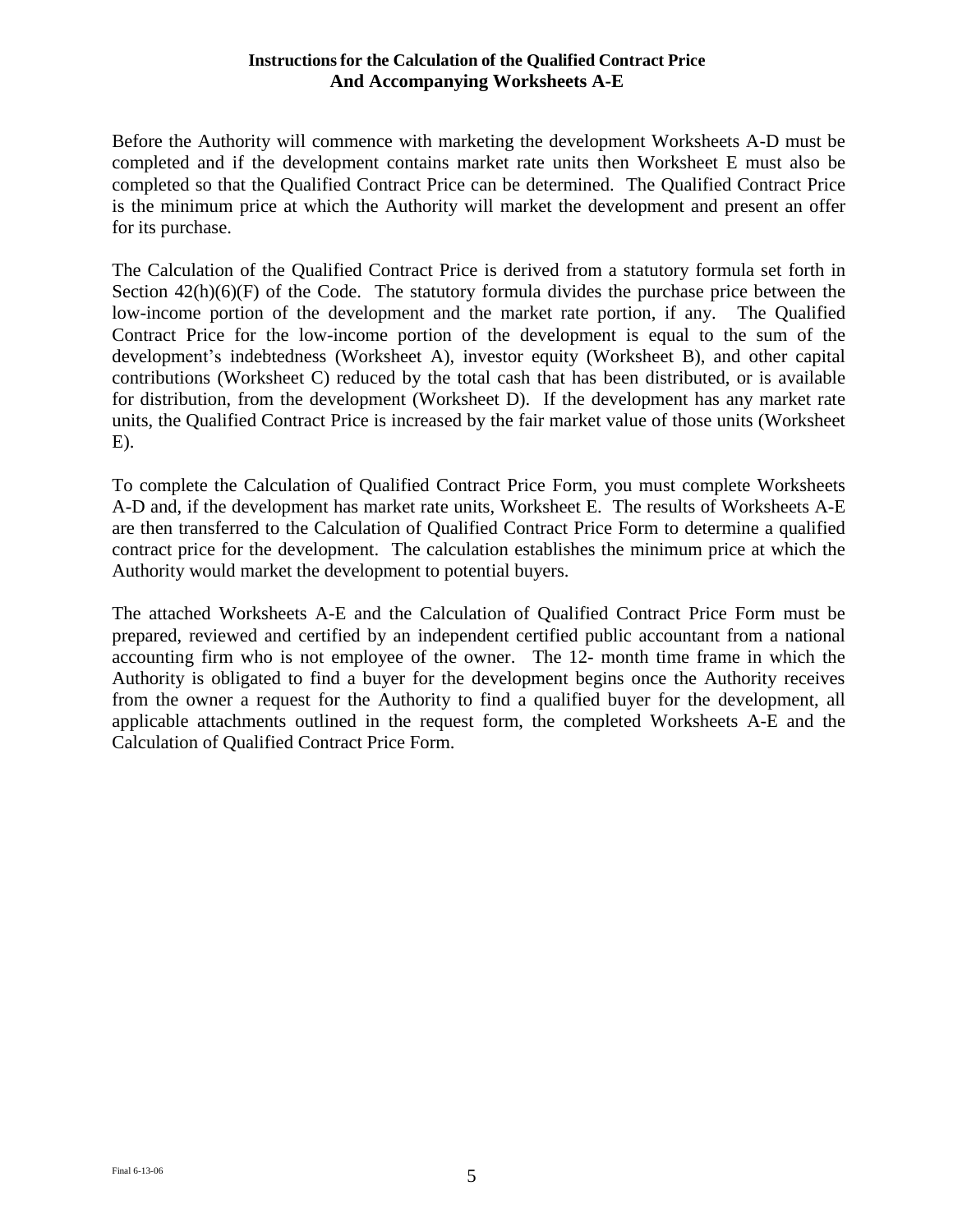## **CALCULATION OF QUALIFIED CONTRACT PRICE As per Section 42(h)(6)(F)**

|    |       |                                                                                                | , 20 |  |
|----|-------|------------------------------------------------------------------------------------------------|------|--|
| A. |       | <b>Calculation of Low-Income Portion of Payment:</b>                                           |      |  |
|    | (i)   | Outstanding indebtedness secured by or with respect to<br>the Buildings (from Worksheet A):    | \$   |  |
|    | (ii)  | Adjusted Investor Equity (from Worksheet B):                                                   | \$   |  |
|    | (iii) | Other Capital Contributions not reflected in (i) or (ii)<br>(from Worksheet C):                | \$   |  |
|    | (iv)  | Total of lines (i), (ii) and (iii):                                                            | \$   |  |
|    | (v)   | Cash Distributions from or available from the Development<br>(from Worksheet D):               | \$   |  |
|    | (vi)  | Line (iv) reduced by Line $(v)$ :                                                              | \$   |  |
|    |       | (vii) Applicable fraction (as set forth in the Tax Credit Allocation<br>Agreement Table A):    | \$   |  |
|    |       | (viii) Low-Income Portion of Qualified Contract Price (Line (vi)<br>multiplied by Line (vii)): | \$   |  |
| B. |       | Fair Market Value of Non Low-Income Portion of Building(s)<br>(from Worksheet E):              | \$   |  |
|    |       | <b>QUALIFIED CONTRACT PRICE:</b><br>(Sum of Line A (viii) and Line B)                          |      |  |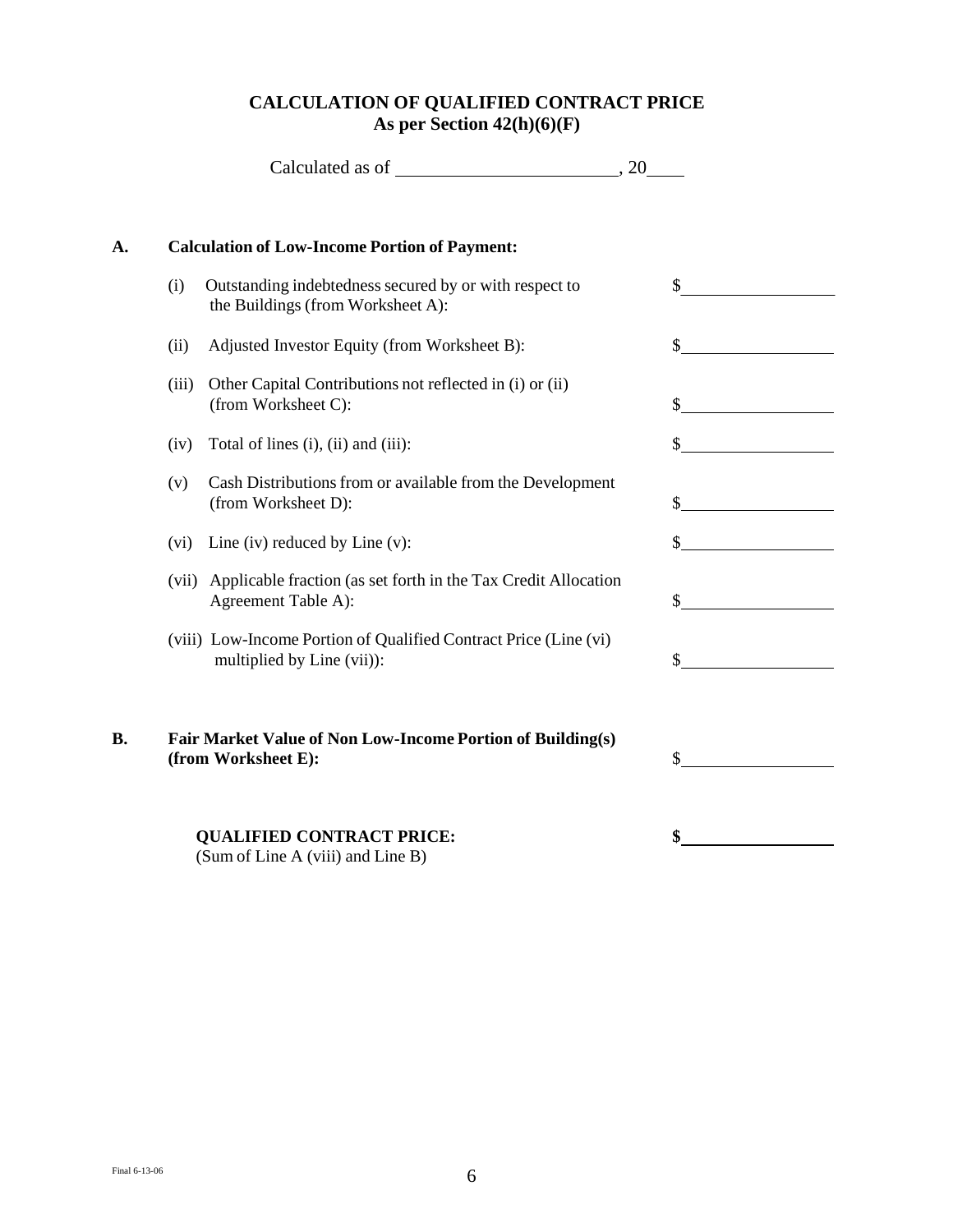#### **WORKSHEET A**

### **Outstanding Indebtedness with Respect to Low-Income Building(s)**

Section  $42(h)(6)(F)(i)(I)$ 

Below list the unpaid balance of all secured and unsecured indebtedness with respect to the low income buildings.

| <b>First Mortgage Loan:</b>                                                                                                                                                                                                                         |                 |                                                                   |
|-----------------------------------------------------------------------------------------------------------------------------------------------------------------------------------------------------------------------------------------------------|-----------------|-------------------------------------------------------------------|
| Lender:                                                                                                                                                                                                                                             |                 |                                                                   |
| <b>Contact and Phone Number:</b>                                                                                                                                                                                                                    |                 |                                                                   |
| <u> 1989 - Johann Barn, mars eta bainar eta idazlea (</u><br>Principal Balance:                                                                                                                                                                     |                 | \$                                                                |
| <b>Accrued Interest:</b>                                                                                                                                                                                                                            |                 |                                                                   |
|                                                                                                                                                                                                                                                     |                 |                                                                   |
| Other Information:                                                                                                                                                                                                                                  |                 |                                                                   |
|                                                                                                                                                                                                                                                     |                 |                                                                   |
|                                                                                                                                                                                                                                                     | <b>Subtotal</b> | \$                                                                |
| <b>Second Mortgage Loan:</b>                                                                                                                                                                                                                        |                 |                                                                   |
| Lender: $\frac{1}{\sqrt{1-\frac{1}{2}}\cdot\frac{1}{2}}$<br><u> 1989 - Johann Barn, amerikansk politiker (</u>                                                                                                                                      |                 |                                                                   |
| <b>Contact and Phone Number:</b>                                                                                                                                                                                                                    |                 |                                                                   |
| Principal Balance:                                                                                                                                                                                                                                  |                 | \$<br><u> 1989 - Johann Barbara, martxa al III-lea (h. 1974).</u> |
| <b>Accrued Interest:</b>                                                                                                                                                                                                                            |                 | \$                                                                |
|                                                                                                                                                                                                                                                     |                 |                                                                   |
| Maturity Date:                                                                                                                                                                                                                                      |                 |                                                                   |
| Other Information:                                                                                                                                                                                                                                  |                 |                                                                   |
|                                                                                                                                                                                                                                                     | <b>Subtotal</b> | \$                                                                |
|                                                                                                                                                                                                                                                     |                 |                                                                   |
| <b>Third Mortgage Loan:</b>                                                                                                                                                                                                                         |                 |                                                                   |
| Lender: <u>Contact and Phone Number:</u>                                                                                                                                                                                                            |                 |                                                                   |
|                                                                                                                                                                                                                                                     |                 |                                                                   |
| the control of the control of the control of the control of the control of<br>Principal Balance:                                                                                                                                                    |                 | \$<br><u> 1989 - Johann Barn, mars ann an t-Amhair ann an t-</u>  |
| <b>Accrued Interest:</b>                                                                                                                                                                                                                            |                 |                                                                   |
|                                                                                                                                                                                                                                                     |                 |                                                                   |
| Other Information:                                                                                                                                                                                                                                  |                 |                                                                   |
| the control of the control of the control of the control of the control of the control of                                                                                                                                                           |                 |                                                                   |
|                                                                                                                                                                                                                                                     | <b>Subtotal</b> | \$                                                                |
| <b>Fourth Mortgage Loan:</b>                                                                                                                                                                                                                        |                 |                                                                   |
| Lender:                                                                                                                                                                                                                                             |                 |                                                                   |
| <b>Contact and Phone Number:</b>                                                                                                                                                                                                                    |                 |                                                                   |
| <u> 1980 - Johann Barbara, martxa alemaniar a</u><br>Principal Balance:                                                                                                                                                                             |                 | \$                                                                |
| <b>Accrued Interest:</b>                                                                                                                                                                                                                            |                 |                                                                   |
|                                                                                                                                                                                                                                                     |                 |                                                                   |
|                                                                                                                                                                                                                                                     |                 |                                                                   |
| Other Information:<br>the control of the control of the control of the control of the control of the control of the control of the control of the control of the control of the control of the control of the control of the control of the control |                 |                                                                   |
|                                                                                                                                                                                                                                                     | <b>Subtotal</b> | \$                                                                |
| Other Loans and/or Indebtedness for the low-income buildings:                                                                                                                                                                                       |                 |                                                                   |
| Lender:                                                                                                                                                                                                                                             |                 |                                                                   |
| <b>Contact and Phone Number:</b>                                                                                                                                                                                                                    |                 |                                                                   |
| Principal Balance:                                                                                                                                                                                                                                  |                 | \$                                                                |
| Accrued Interest:                                                                                                                                                                                                                                   |                 | <u> 1989 - Johann Barbara, martxa alemaniar a</u>                 |
|                                                                                                                                                                                                                                                     |                 |                                                                   |
|                                                                                                                                                                                                                                                     |                 |                                                                   |
|                                                                                                                                                                                                                                                     |                 |                                                                   |
|                                                                                                                                                                                                                                                     | <b>Subtotal</b> | \$                                                                |
| Total Indebtedness (sum of all subtotals above)                                                                                                                                                                                                     |                 |                                                                   |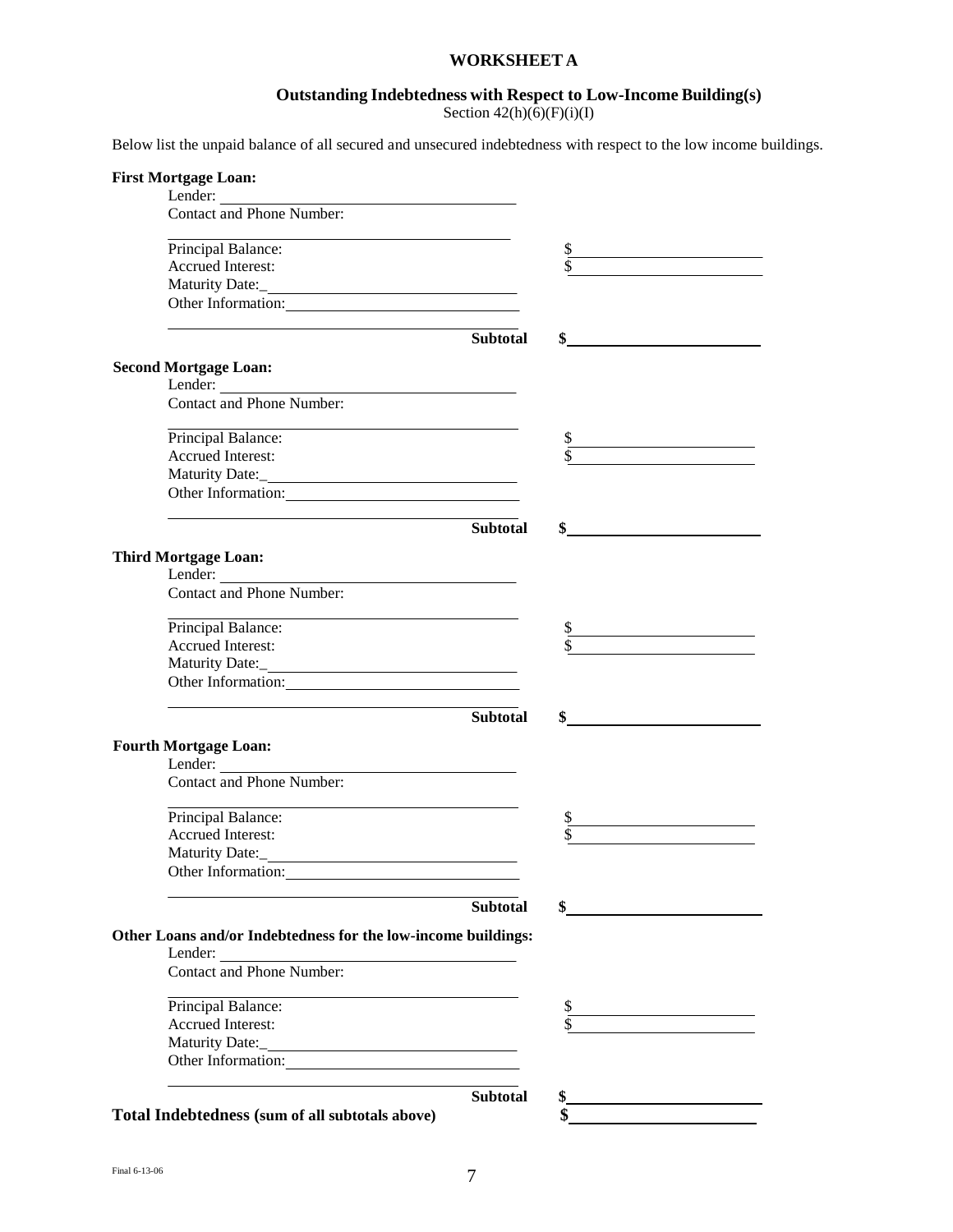## **WORKSHEET B Instructions**

### **Calculation of Adjusted Investor equity in the Low-Income Building(s)**

Section  $42(h)(6)(F)(i)(II)$ 

Adjusted Investor Equity means, with respect to any calendar year, the aggregate amount of cash taxpayers invested with respect to the low-income portion of the development increased by the applicable cost of living adjustment, if any.

Not all capital contributions with respect to the development qualify as Adjusted Investor Equity. Specifically, cash invested in the project should be included in this Worksheet B only if **each of the following is true**:

- 1. The cash is contributed as a capital contribution and not as a loan or advance;
- 2. The amount is reflected in the adjusted basis of the development (until there is further guidance form the IRS, the Authority will interpret this to mean cash contributions used to directly fund adjusted basis and cash contributions used to pay off a construction or bridge loan, the proceeds of which directly funded adjusted basis); and
- 3. There was an obligation to invest the amount as of the beginning of the credit period (until there is further guidance from the IRS, the Authority will interpret this to include cash actually invested before the beginning of the credit period and cash invested after the beginning of the credit period for which there was an obligation to invest at the beginning of the credit period).

With respect to Worksheet B, subsection (i) for each calendar year requires you to set forth the identity of the investor. Typically, this will be the tax credit investor or investor limited partner); however, it may include a general partner if the cash investment by a general partner otherwise satisfies the requirements set forth above.

Subsection (ii) requires you to set forth the amount of qualifying cash equity that was invested in the development for that calendar year. This amount should include only cash that was actually contributed to the development that year; it should not include amount for which there was a mere obligation to invest.

Subsection (iii) sets forth the cost-of-living adjustment for each calendar year. Investment amounts qualifying as investor equity are entitled to a cost-of-living adjustment. Pursuant to Sections 1(f) and 42 (h)(G)(ii) of the Code, the CPI adjustment is calculated for each 12-month period ending August 31.

After calculating the investment amount and entering the CPI adjustment, multiply the investment amount by the CPI adjustment and enter the sum on the Cost-of-Living Increase line. Add the Investment Amount line and Cost-of-Living Increase line together to get the subtotal. The sum of all subtotals, 1-14, are then added together to determine the Total Adjusted Investor Equity. This sum is then transferred to line A.(ii) of the Calculation of Qualified Contract Price form.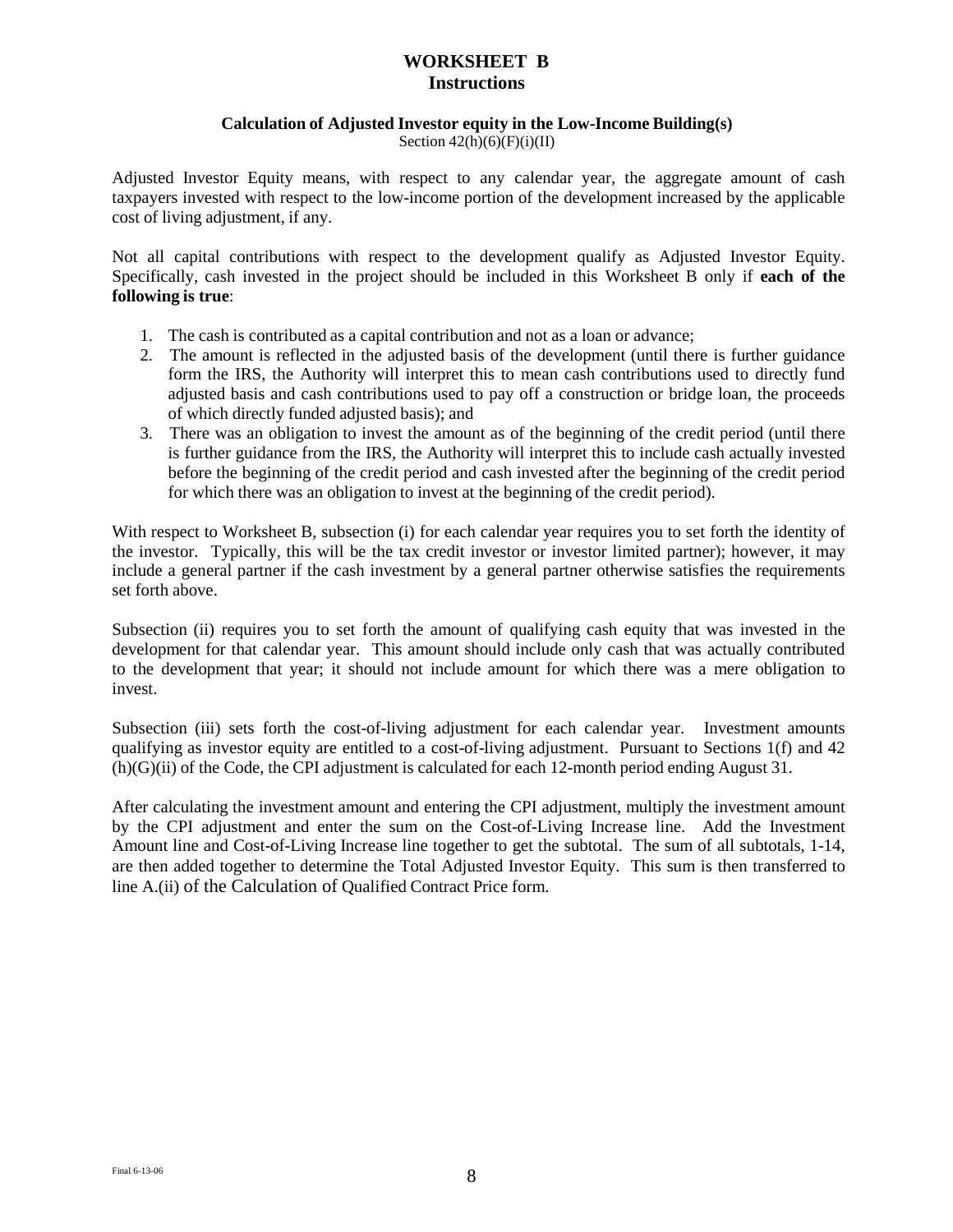# **WORKSHEET B**

|        | Year 1 ____________ Adjusted Investor Equity                                            |                  |                 |  |
|--------|-----------------------------------------------------------------------------------------|------------------|-----------------|--|
|        | Investor:                                                                               |                  |                 |  |
|        | <b>Investment Amount:</b>                                                               | \$               |                 |  |
|        | Cost-of-Living Adjustment (2008)                                                        |                  |                 |  |
|        | Cost of Living Increase:                                                                | \$               |                 |  |
|        |                                                                                         |                  | SUBTOTAL: \$    |  |
|        |                                                                                         |                  |                 |  |
|        |                                                                                         |                  |                 |  |
|        | Investor:<br><b>Investment Amount:</b>                                                  |                  |                 |  |
|        |                                                                                         |                  |                 |  |
|        | Cost-of-Living Adjustment (Cost-of-Living Adjustment (Cost-<br>Cost of Living Increase: |                  |                 |  |
|        |                                                                                         |                  |                 |  |
|        |                                                                                         |                  |                 |  |
|        |                                                                                         |                  |                 |  |
|        | Investor:                                                                               |                  |                 |  |
|        | <b>Investment Amount:</b>                                                               | $\mathbb{S}$     |                 |  |
|        | Cost-of-Living Adjustment (Cost-of-Living Adjustment (Cost-of-                          |                  |                 |  |
|        | Cost of Living Increase:                                                                |                  |                 |  |
|        |                                                                                         | <b>SUBTOTAL:</b> | $\cdot$ \$      |  |
|        |                                                                                         |                  |                 |  |
|        |                                                                                         |                  |                 |  |
|        | Investor:                                                                               |                  |                 |  |
|        | <b>Investment Amount:</b>                                                               | $\frac{1}{2}$    |                 |  |
|        | Cost-of-Living Adjustment (______%)                                                     |                  |                 |  |
|        | Cost of Living Increase:                                                                |                  |                 |  |
|        |                                                                                         | <b>SUBTOTAL:</b> |                 |  |
|        |                                                                                         |                  |                 |  |
|        | Investor:                                                                               |                  |                 |  |
|        | <b>Investment Amount:</b>                                                               | $\mathbb{S}^-$   |                 |  |
|        | Cost-of-Living Adjustment (Cost-of-Living Adjustment (Cost-                             |                  |                 |  |
|        | Cost of Living Increase:                                                                |                  |                 |  |
|        |                                                                                         | <b>SUBTOTAL:</b> |                 |  |
|        |                                                                                         |                  |                 |  |
|        | Year 6 _____________ Adjusted Investor Equity<br>Investor:                              |                  |                 |  |
|        | <b>Investment Amount:</b>                                                               | \$               |                 |  |
|        | Cost-of-Living Adjustment (1, 1996)                                                     |                  |                 |  |
|        | Cost of Living Increase:                                                                | \$               |                 |  |
|        |                                                                                         | <b>SUBTOTAL:</b> | $\overline{\$}$ |  |
|        |                                                                                         |                  |                 |  |
| Year 7 | <b>Equity</b> Adjusted Investor Equity                                                  |                  |                 |  |
|        | Investor:                                                                               |                  |                 |  |
|        | <b>Investment Amount:</b>                                                               | \$               |                 |  |
|        | Cost-of-Living Adjustment (2004)                                                        |                  |                 |  |
|        | Cost of Living Increase:                                                                | \$               |                 |  |
|        |                                                                                         | <b>SUBTOTAL:</b> | $\mathcal{S}$   |  |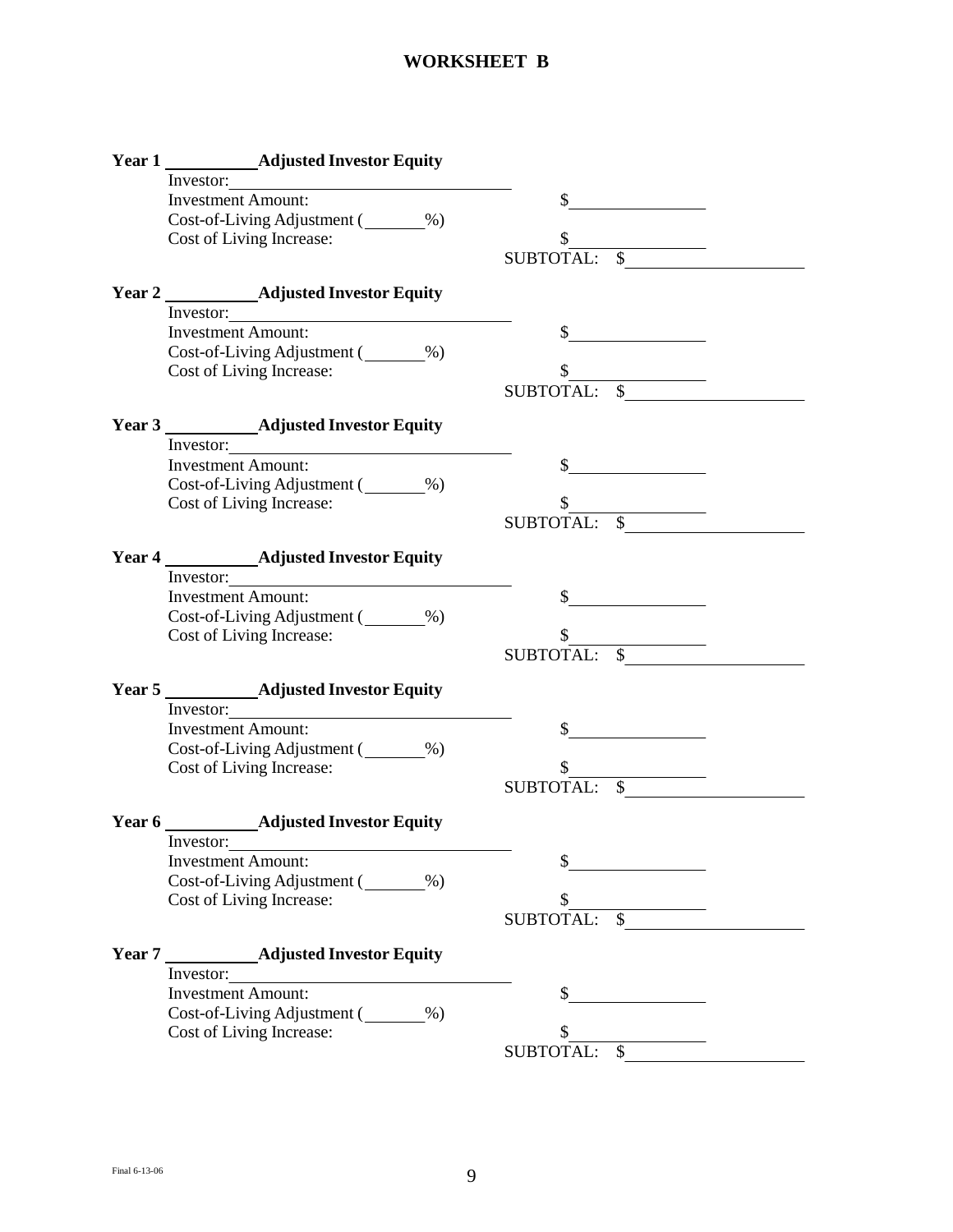| Investor:                                                         |                                                 |
|-------------------------------------------------------------------|-------------------------------------------------|
| <b>Investment Amount:</b>                                         | $\mathbb{S}$                                    |
| Cost-of-Living Adjustment (Cost-of-Living Adjustment (Cost-       |                                                 |
| Cost of Living Increase:                                          | $$$ SUBTOTAL: $$$                               |
|                                                                   |                                                 |
| Year 9 _____________ Adjusted Investor Equity                     |                                                 |
|                                                                   |                                                 |
| Investor:<br><b>Investment Amount:</b>                            | $\sim$ $\sim$                                   |
| Cost-of-Living Adjustment (1994)                                  |                                                 |
| Cost of Living Increase:                                          |                                                 |
|                                                                   |                                                 |
|                                                                   |                                                 |
| Year 10 ___________ Adjusted Investor Equity                      |                                                 |
| Investor:                                                         |                                                 |
| <b>Investment Amount:</b>                                         |                                                 |
| Cost-of-Living Adjustment (2004)                                  |                                                 |
| Cost of Living Increase:                                          | $$\underbrace{\$}$ SUBTOTAL: $$\underbrace{\$}$ |
|                                                                   |                                                 |
|                                                                   |                                                 |
| Year 11 ___________ Adjusted Investor Equity                      |                                                 |
| Investor:                                                         |                                                 |
| <b>Investment Amount:</b>                                         |                                                 |
| Cost-of-Living Adjustment (Cost-of-Living Adjustment (Cost-       |                                                 |
| Cost of Living Increase:                                          | $$UBTOTAL:$ $$$                                 |
|                                                                   |                                                 |
| Year 12 ___________ Adjusted Investor Equity                      |                                                 |
| Investor:                                                         |                                                 |
| <b>Investment Amount:</b>                                         |                                                 |
| Cost-of-Living Adjustment (_______%)                              |                                                 |
| Cost of Living Increase:                                          |                                                 |
|                                                                   | SUBTOTAL: \$                                    |
|                                                                   |                                                 |
| Year 13 ___________ Adjusted Investor Equity<br>Investor:         |                                                 |
|                                                                   |                                                 |
| <b>Investment Amount:</b><br>Cost-of-Living Adjustment (<br>$%$ ) |                                                 |
| Cost of Living Increase:                                          | \$                                              |
|                                                                   | $$C\&SUBTOTAL:$ \$                              |
|                                                                   |                                                 |
| Year 14 ___________ Adjusted Investor Equity                      |                                                 |
| Investor:                                                         |                                                 |
| <b>Investment Amount:</b>                                         |                                                 |
| Cost-of-Living Adjustment (2004)                                  |                                                 |
| Cost of Living Increase:                                          |                                                 |
|                                                                   | $\frac{1}{2}$ \$<br><b>SUBTOTAL:</b>            |
|                                                                   |                                                 |
|                                                                   |                                                 |
|                                                                   |                                                 |
| Total Adjusted Investor Equity (sum of 1-14 subtotals)            | \$                                              |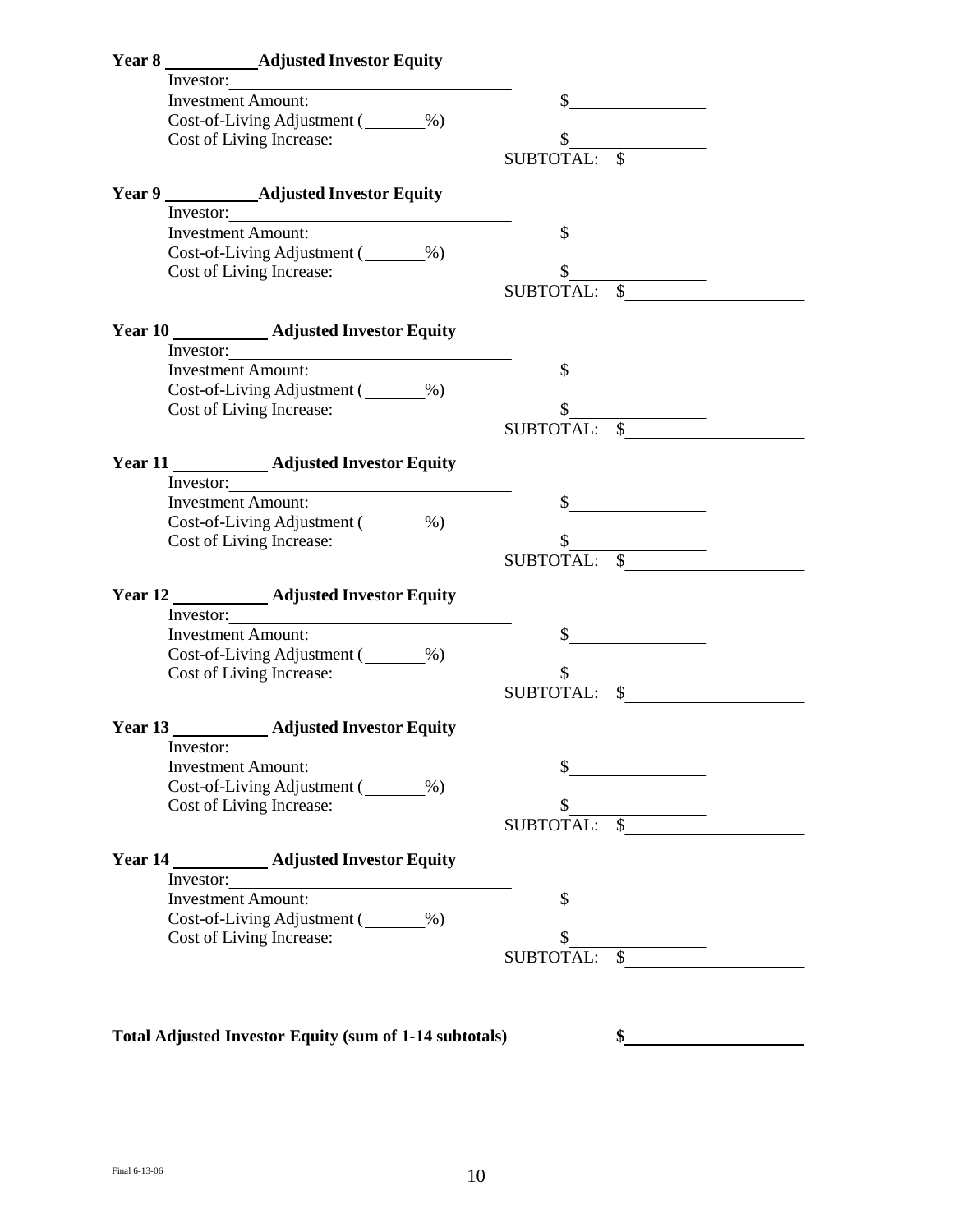### **WORKSHEET C**

### **Other Capital Contributions**

Section  $42(h)(6)(F)(i)(III)$ 

List below the amount(s) of other capital contributions made by an investor with respect to the development. Do not include in Worksheet C any amount that were included in Worksheets A or B. Transfer the total contribution amount (s) from this Worksheet to the Calculation of Qualified Contract Price form.

| 1. Investment Amount:                                                                     | \$                                                                |
|-------------------------------------------------------------------------------------------|-------------------------------------------------------------------|
| • Name of Investor:                                                                       |                                                                   |
|                                                                                           |                                                                   |
|                                                                                           |                                                                   |
|                                                                                           |                                                                   |
| the control of the control of the control of the control of the control of                |                                                                   |
|                                                                                           |                                                                   |
| 2. Investment Amount:                                                                     | \$<br><u> 1989 - Andrea Station Books, amerikansk politiker (</u> |
| • Name of Investor:<br><u> 1989 - Johann Barbara, martxa alemaniar a</u>                  |                                                                   |
| • Date of Investment:                                                                     |                                                                   |
|                                                                                           |                                                                   |
| the control of the control of the control of the control of the control of the control of |                                                                   |
| 3. Investment Amount:                                                                     | S                                                                 |
| • Name of Investor:                                                                       |                                                                   |
| • Date of Investment:                                                                     |                                                                   |
|                                                                                           |                                                                   |
| the control of the control of the control of the control of the control of                |                                                                   |
|                                                                                           |                                                                   |

**Total of Other Contributions: \$**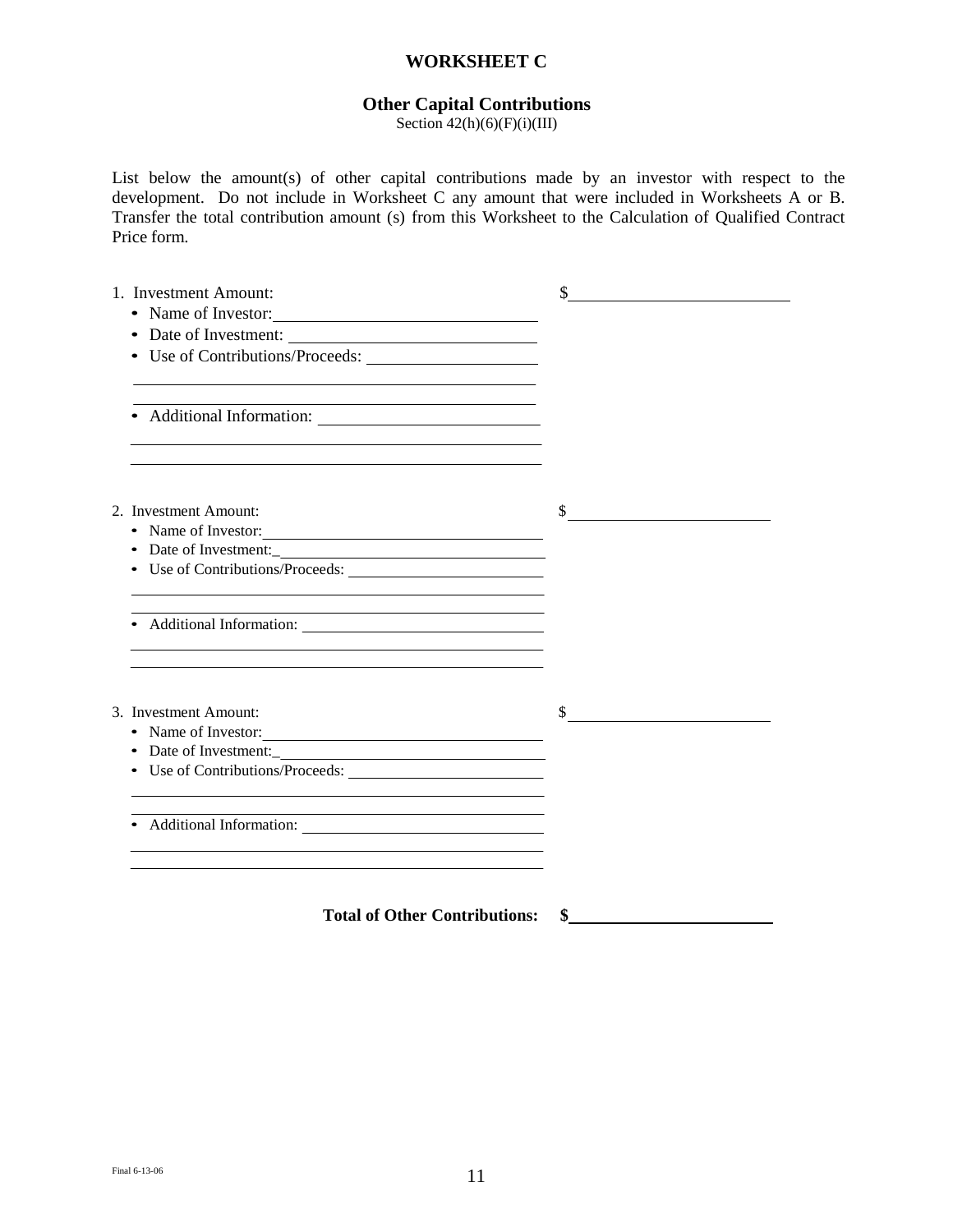## **WORKSHEET D Instructions**

### **Cash Distributions From or Available From the Development**

Section  $42(h)(6)(F)(ii)$ 

The Qualified Contract Price is reduced by the total of all cash distributions from, or available from, the development. To assist you in this calculation, we have divided Worksheet D into three sections.

In Section A, set forth all cash distributions with respect to the development beginning with the Base Calendar Year (which is the calendar year in which the first taxable year of the credit period ended) through the date of the completion of Worksheet D. Generally, this will include all cash payments and distributions from net operating income (i.e., "below the line" distributions and payments, after the payment of operating expenses, debt service, and reserve). Distributions set forth in Section A of the worksheet will include, but are not limited to: (i) amounts paid to partners or affiliates as fees (including investor fees, partnership management fees, incentive management fees and guaranty fees) and (ii) amounts distributed to partners as a return of capital or otherwise. Until guidance is provided by the IRS, the Authority will not reduce the Qualified Contract Price by payments of deferred Developer Fee to the extent the amount of fee was within the Authority's guidelines. However, you must list all payments and distributions from net cash flow. If you feel that any portion of a payment or distribution should be excluded from the calculation (such as deferred Developer Fee) please identify such payments or distributions and provide an explanation of why it should be excluded.

Section A of the worksheet provides for distributions of net operating income for each year. If there were more in any calendar year, you must attach an addendum to the worksheet setting forth the recipient, characterization and amount of such distribution.

The Qualified Contract price is reduced not only by cash distributions made with respect to the development but also all cash that is available for distribution. In Section B you are required to se forth amounts held in reserve and other development accounts and the amounts thereof that are available for distribution. Until such time as guidance is provided by the IRS, the Authority will interpret "available for distribution" to mean all cash held in development accounts the distribution of which is not prohibited by mortgage restrictions, regulatory agreements or similar third-party contractual prohibitions. An amount currently held in a development account that will become unrestricted and available for distribution on or before the expiration of the one-year qualified contract period should be listed as available for distribution in Section B.

Section C requires you to set forth and describe all non-cash distributions that have been made with respect to the development. Absent unusual circumstances, the amount of "non-cash distributions" will not be applied to reduce the Qualified Contract Price, until contrary guidance from the IRS is issued.

To complete Worksheet D, please total the qualifying cash distribute for all calendar years under Section A and the cash available (or that will be available) for distribution in Section B. The total of Sections A and B should be transferred to Section A(v) of the Calculation of Qualified Contract Price form.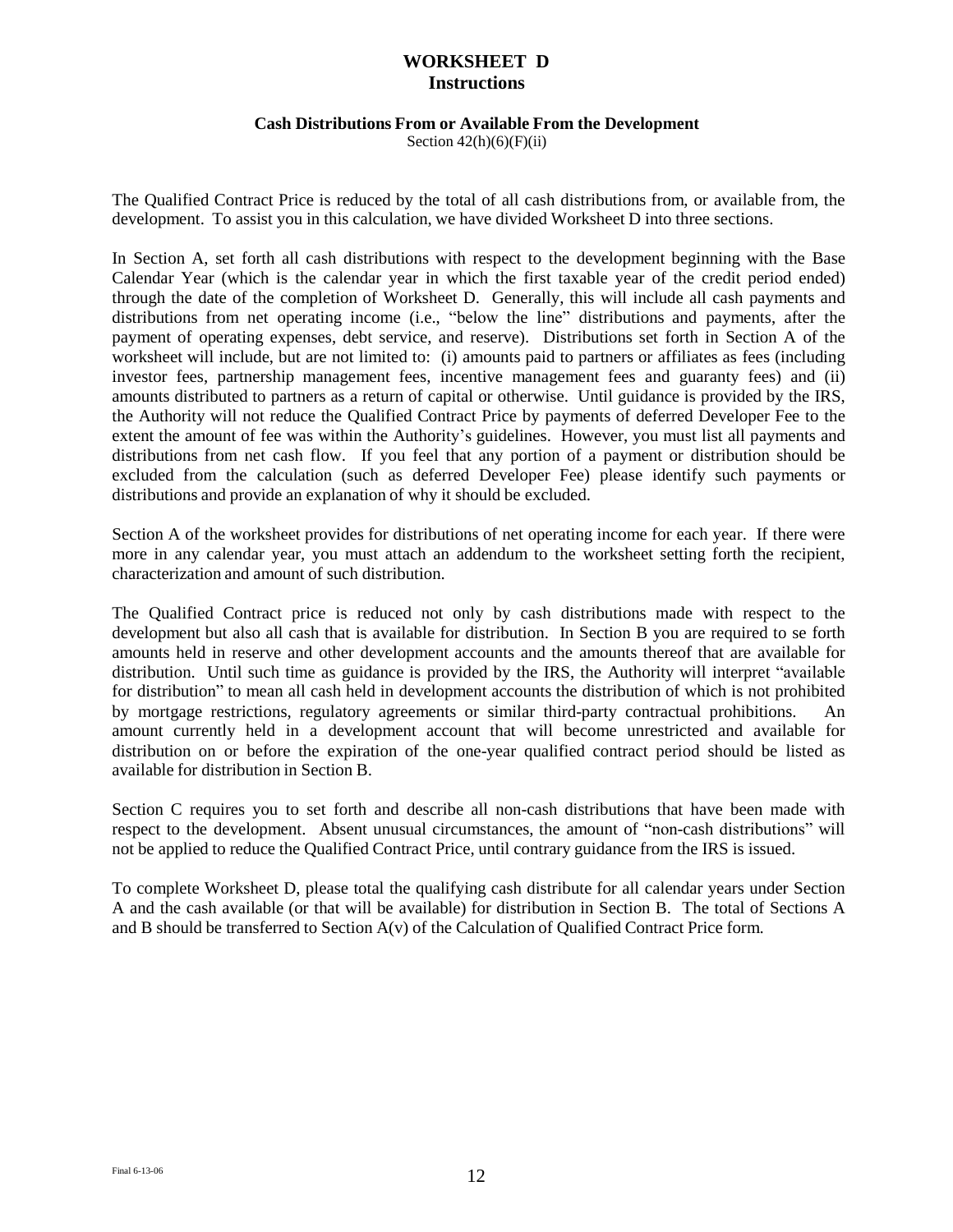# **WORKSHEET D**

### **Cash Distributions From or Available From the Development**

Section 42  $(h)(6)(F)(ii)$ 

| A. Cash Distributed                                                                                                                                                                                                                                                                                                                                                                                                                                                                  |     |
|--------------------------------------------------------------------------------------------------------------------------------------------------------------------------------------------------------------------------------------------------------------------------------------------------------------------------------------------------------------------------------------------------------------------------------------------------------------------------------------|-----|
| 1. Year ________________ Distributions (BCR)<br>(i) Total Distributions                                                                                                                                                                                                                                                                                                                                                                                                              |     |
| <u> 1989 - Johann Stoff, amerikansk politiker (d. 1989)</u><br>(i) Total Distributions<br>(ii) Recipient:<br>(iii) Characterization of Distribution:<br><u> 1989 - Johann Stoff, amerikansk politiker (* 1908)</u>                                                                                                                                                                                                                                                                   |     |
| and the control of the control of the control of the control of the control of the control of the control of the<br>3. Year Distributions<br>(i) Total Distributions<br>(ii) Recipient:<br>(iii) Characterization of Distribution:                                                                                                                                                                                                                                                   | \$. |
| 4. Year ________________ Distributions<br>(i) Total Distributions<br><u> 1980 - Johann Stoff, deutscher Stoffen und der Stoffen und der Stoffen und der Stoffen und der Stoffen und der</u>                                                                                                                                                                                                                                                                                          | \$  |
| the control of the control of the control of the control of the control of the control of the control of the control of the control of the control of the control of the control of the control of the control of the control<br>5. Year ________________ Distributions<br>(i) Total Distributions<br>(ii) Recipient:<br>(iii) Characterization of Distribution:<br>and the control of the control of the control of the control of the control of the control of the control of the | \$  |
| 6. Year _____________________ Distributions<br>(i) Total Distributions                                                                                                                                                                                                                                                                                                                                                                                                               | \$  |
| 7. Year Distributions<br>(i) Total Distributions                                                                                                                                                                                                                                                                                                                                                                                                                                     | \$  |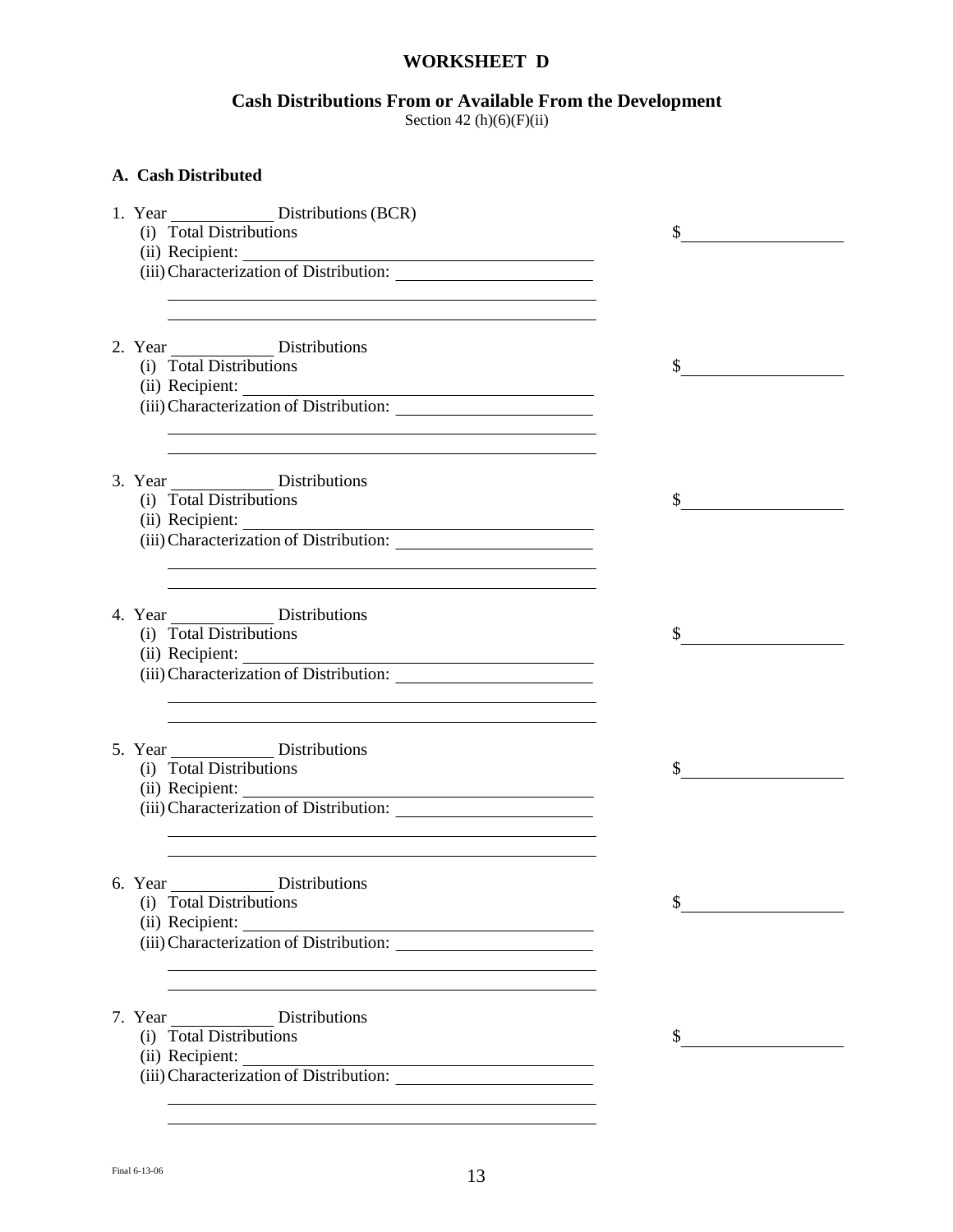| 8. Year Distributions<br>(i) Total Distributions                                                                                                                                             | \$           |
|----------------------------------------------------------------------------------------------------------------------------------------------------------------------------------------------|--------------|
| (ii) Recipient:<br>(iii) Characterization of Distribution:<br>and the control of the control of the control of the control of the control of the control of the control of the               |              |
| 9. Year Distributions<br>(i) Total Distributions                                                                                                                                             | $\mathbb{S}$ |
| (ii) Recipient:<br>(iii) Characterization of Distribution:<br>and the control of the control of the control of the control of the control of the control of the control of the               |              |
| (i) Total Distributions                                                                                                                                                                      |              |
| (ii) Recipient:<br>(iii) Characterization of Distribution:<br><u> 1989 - Johann Stoff, amerikansk politiker (d. 1989)</u>                                                                    |              |
| (i) Total Distributions                                                                                                                                                                      | $\sim$       |
|                                                                                                                                                                                              |              |
| (i) Total Distributions                                                                                                                                                                      | $\sim$       |
| and the control of the control of the control of the control of the control of the control of the control of the                                                                             |              |
| 13. Year ________________ Distributions<br>(i) Total Distributions<br>(ii) Recipient:                                                                                                        | \$           |
| <u> 1989 - Johann Barbara, marka a shekara tsa 1989 - An tsa 1989 - An tsa 1989 - An tsa 1989 - An tsa 1989 - An</u><br>14. Year Distributions<br>(i) Total Distributions<br>(ii) Recipient: | \$           |
| and the control of the control of the control of the control of the control of the control of the control of the                                                                             |              |
| <b>Total Amount of Distributions</b> (sum of lines 1-14)                                                                                                                                     | \$           |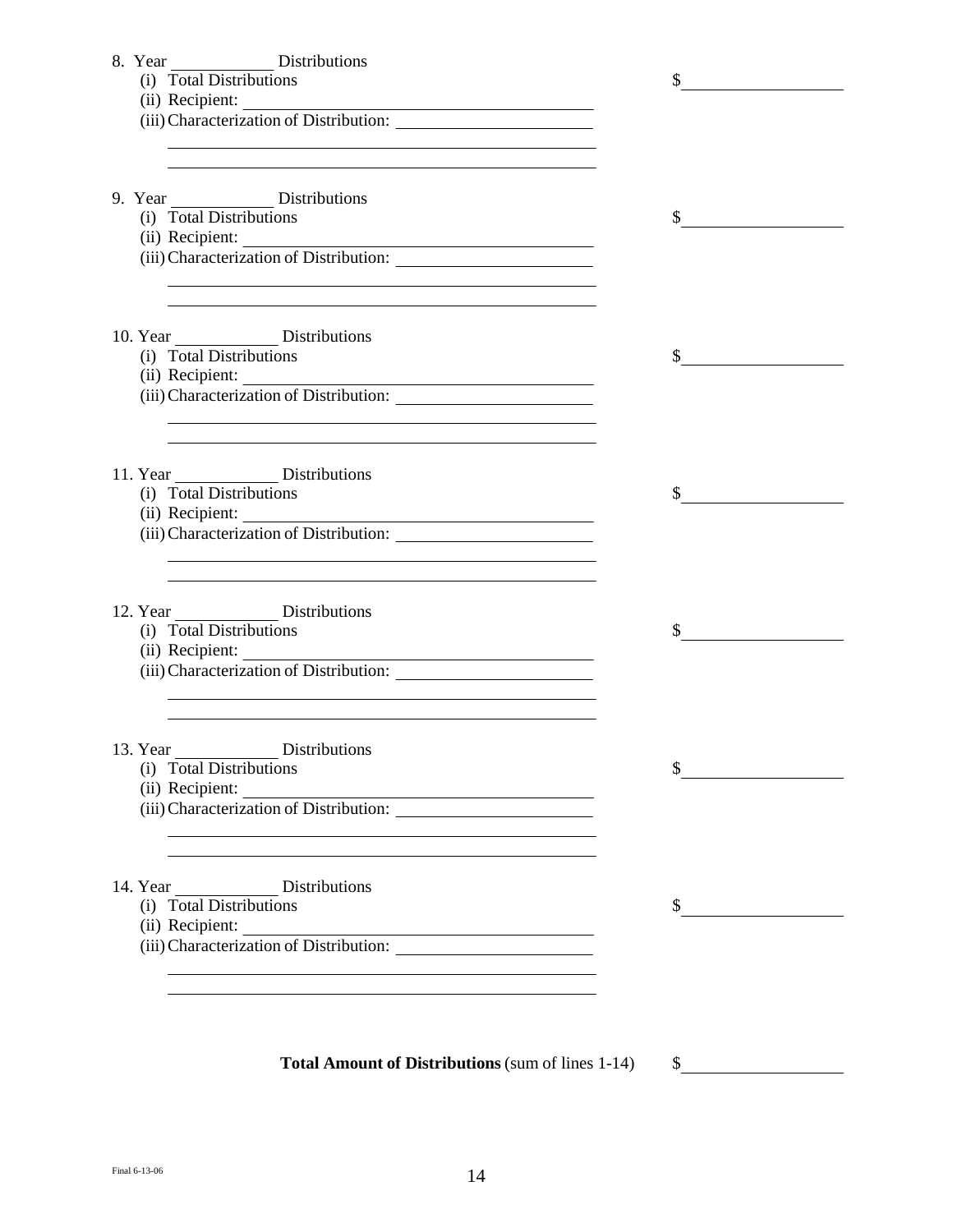## **B. Cash Available for Distribution:**

|    | 1. Amount Held in Replacement Reserve Account(s)<br>a. Amount available for Distribution                                                                                                                                                       | \$                                                                                     |
|----|------------------------------------------------------------------------------------------------------------------------------------------------------------------------------------------------------------------------------------------------|----------------------------------------------------------------------------------------|
|    | 2. Amount Held in Operating Reserve Account(s)<br>a. Amount available for Distribution                                                                                                                                                         | \$                                                                                     |
| 3. | Amounts Held in Other Reserve Accounts (identify the<br>account, the terms thereof, and amount held therein)<br>Terms<br><u> 1989 - Johann Barn, mars ann an t-Amhain Aonaich an t-Aonaich an t-Aonaich an t-Aonaich an t-Aonaich an t-Aon</u> |                                                                                        |
|    | Amount Held in Account                                                                                                                                                                                                                         | \$                                                                                     |
|    | a. Amount available for Distribution                                                                                                                                                                                                           | \$                                                                                     |
|    |                                                                                                                                                                                                                                                |                                                                                        |
|    | <b>Amount Held in Account</b>                                                                                                                                                                                                                  |                                                                                        |
|    | a. Amount available for Distribution                                                                                                                                                                                                           | \$                                                                                     |
| 4. | Amounts Held in Partnership Accounts Other<br>than Reserves                                                                                                                                                                                    | \$                                                                                     |
|    | a. Amount available for Distribution                                                                                                                                                                                                           |                                                                                        |
|    | <b>Total Amount Available for Distribution</b><br>(Sum of Lines 1a, 2a, 3a and 4a)                                                                                                                                                             |                                                                                        |
|    | <b>Total Cash Distributed and Available for Distribution</b><br>(Sum of Sections A and B)                                                                                                                                                      |                                                                                        |
|    |                                                                                                                                                                                                                                                |                                                                                        |
|    | <b>C.</b> All Non-Cash Distributions                                                                                                                                                                                                           |                                                                                        |
|    |                                                                                                                                                                                                                                                |                                                                                        |
|    | Recipient                                                                                                                                                                                                                                      |                                                                                        |
|    | <u> Andreas Andreas Andreas Andreas Andreas Andreas Andreas Andreas Andreas Andreas Andreas Andreas Andreas Andr</u><br>Date of Distribution                                                                                                   |                                                                                        |
|    | <b>Estimated Value of Asset When Distributed:</b><br>Reason for and/or Characterization of Distribution                                                                                                                                        | \$                                                                                     |
|    |                                                                                                                                                                                                                                                |                                                                                        |
|    |                                                                                                                                                                                                                                                |                                                                                        |
|    | Recipient                                                                                                                                                                                                                                      |                                                                                        |
|    | Date of Distribution<br><b>Estimated Value of Asset When Distributed:</b>                                                                                                                                                                      |                                                                                        |
|    | Reason for and/or Characterization of Distribution _____________________________                                                                                                                                                               | $\begin{array}{c c} \hline \textbf{S} & \textbf{S} & \textbf{S} \\ \hline \end{array}$ |
|    |                                                                                                                                                                                                                                                |                                                                                        |
|    |                                                                                                                                                                                                                                                |                                                                                        |
|    | Recipient<br>and the control of the control of the control of the control of the control of the control of the control of the                                                                                                                  |                                                                                        |
|    | Date of Distribution                                                                                                                                                                                                                           |                                                                                        |
|    | <b>Estimated Value of Asset When Distributed:</b><br>Reason for and/or Characterization of Distribution<br><u>Lateral Communication</u>                                                                                                        |                                                                                        |